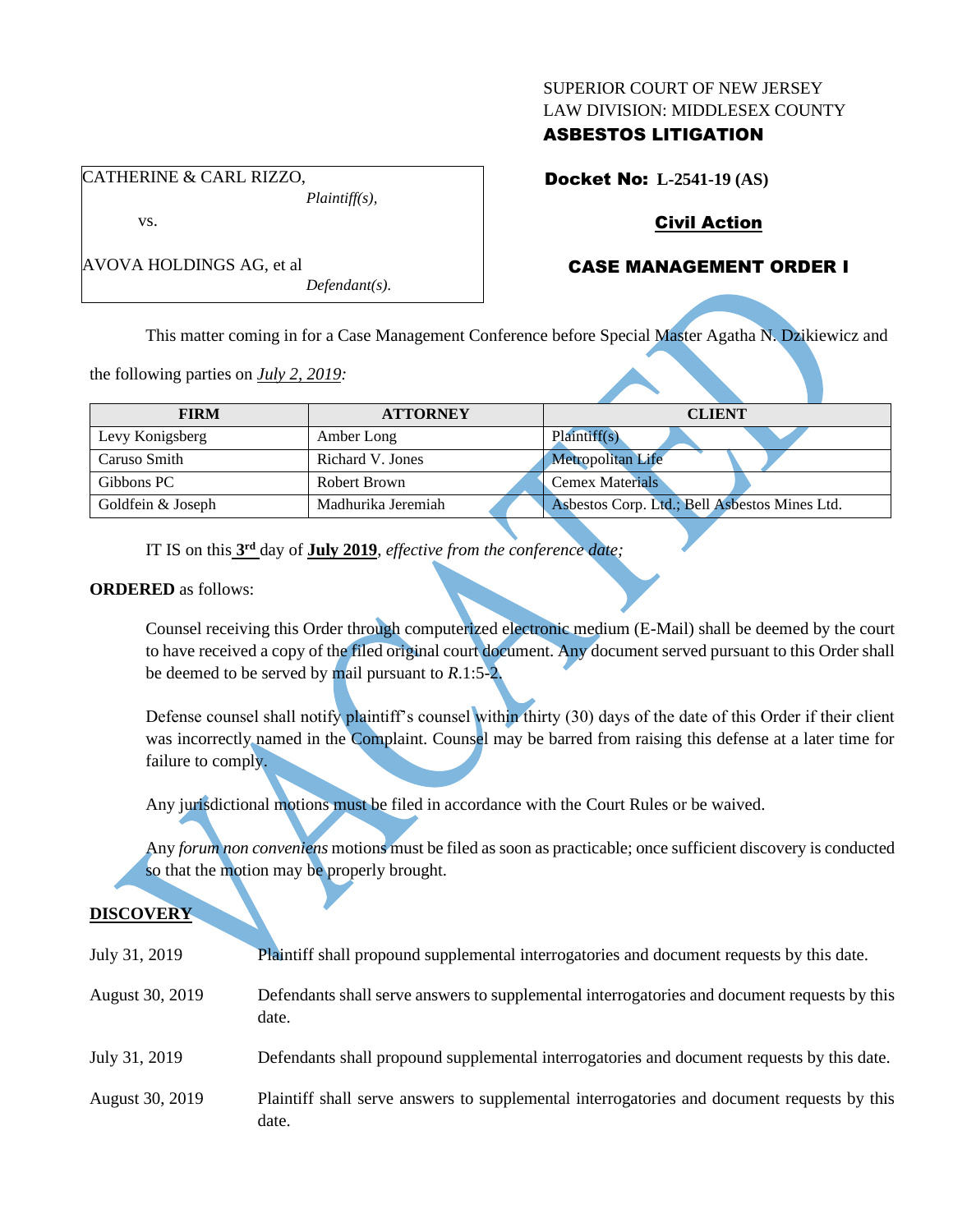September 30, 2019 Fact discovery, including depositions, shall be completed by this date. Plaintiff's counsel shall contact the Special Master within one week of this deadline if all fact discovery is not completed.

September 30, 2019 Depositions of corporate representatives shall be completed by this date.

### **EARLY SETTLEMENT**

October 25, 2019 Settlement demands shall be served on all counsel and the Special Master by this date.

#### **MEDICAL EXPERT REPORT**

- October 31, 2019 Plaintiff shall serve medical expert reports by this date.
- January 17, 2020 Defendants shall identify its medical experts and serve medical reports, if any, by this date. In addition, defendants shall notify plaintiff's counsel (as well as all counsel of record) of a joinder in an expert medical defense by this date.

### **LIABILITY EXPERT REPORTS**

- October 31, 2019 Plaintiff shall identify its liability experts and serve liability expert reports by this date or waive any opportunity to rely on liability expert testimony.
- January 17, 2020 Defendants shall identify its liability experts and serve liability expert reports, if any, by this date or waive any opportunity to rely on liability expert testimony.

# **SUMMARY JUDGMENT MOTION PRACTICE**

- October 25, 2019 Plaintiff's counsel shall advise, in writing, of intent not to oppose motions by this date.
- November 18, 2019 Summary judgment motions shall be filed no later than this date.
- December 6, 2019 Last return date for summary judgment motions.

## **ECONOMIST EXPERT REPORTS**

October 31, 2019 Plaintiff shall identify its expert economists and serve expert economist report(s), if any, by this date or waive any opportunity to rely on economic expert testimony.

January 17, 2020 Defendants shall identify its expert economists and serve expert economist report(s), if any, by this date or waive any opportunity to rely on economic expert testimony.

### **EXPERT DEPOSITIONS**

February 18, 2020 Expert depositions shall be completed by this date. To the extent that plaintiff and defendant generic experts have been deposed before, the parties seeking that deposition in this case must file an application before the Special Master and demonstrate the necessity for that deposition. To the extent possible, documents requested in a deposition notice directed to an expert shall be produced three days in advance of the expert deposition. The expert shall not be required to produce documents that are readily accessible in the public domain.

 $\_$  , and the set of the set of the set of the set of the set of the set of the set of the set of the set of the set of the set of the set of the set of the set of the set of the set of the set of the set of the set of th